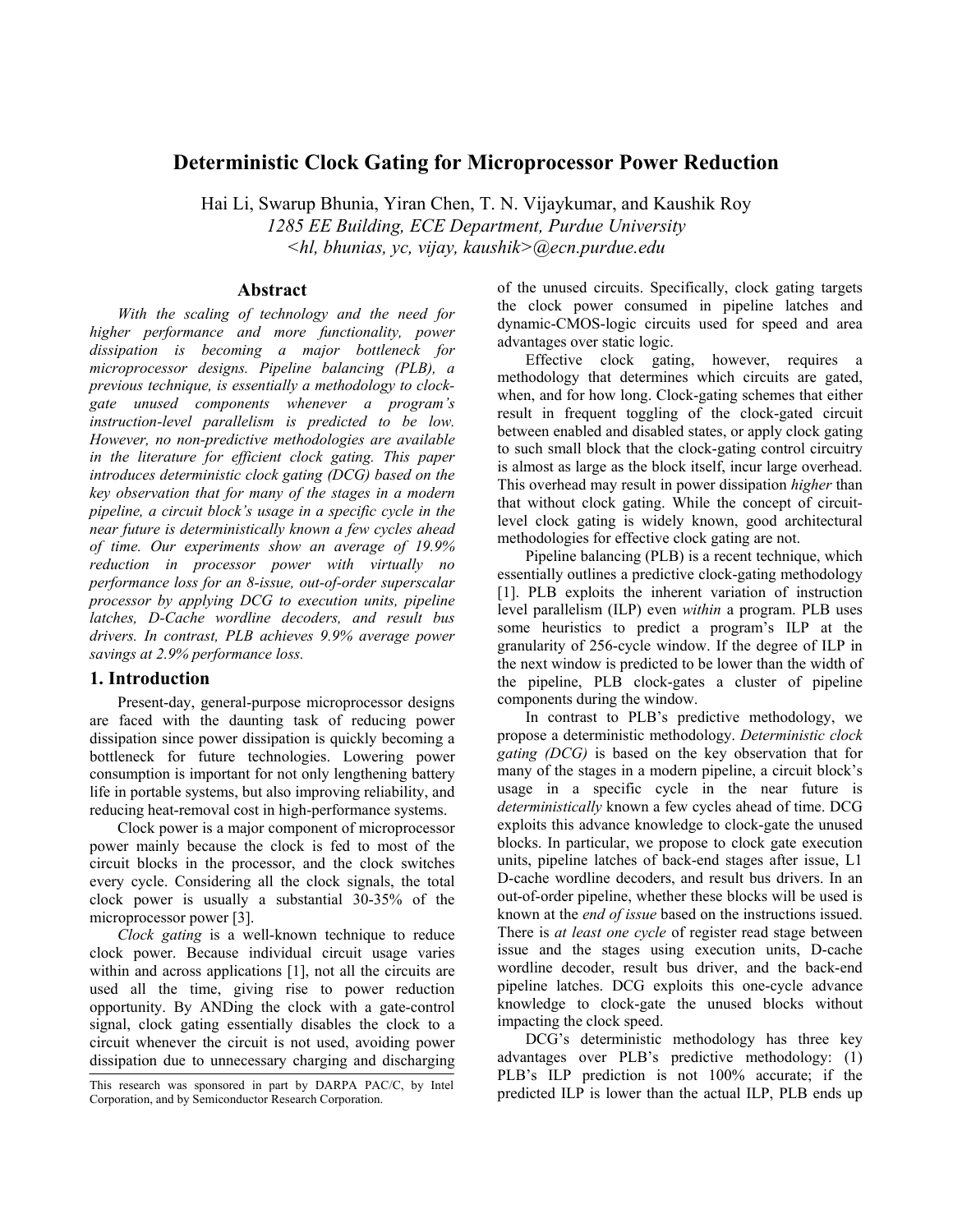clock-gating useful blocks and incurs performance loss. If the predicted ILP is higher than the actual ILP, PLB leaves unused blocks not clock-gated and incurs lost opportunity. In contrast, DCG *guarantees* no performance loss and no lost opportunity for the blocks whose usage can be known in advance. (2) PLB's clock-gating granularities, both circuit granularity and time granularity, are coarse; PLB's circuit granularity is a cluster (i.e., *many* back-end stages from register read through writeback are considered *together*). PLB's time granularity is a 256-cycle window (i.e., clusters stay clock-gated for 256-cycle windows). In contrast, DCG clock-gates at finer granularities of a few (1-2) cycles and smaller circuit blocks (execution units, D-cache address decoders, result bus drivers, and pipeline latches). Because DCG's blocks are still substantially larger than the few gates added for clock gating, DCG amortizes the overhead. PLB's coarser granularity makes it less effective and less flexible than DCG, which is a general technique applicable to non-clustered microarchitectures. (3) While PLB's prediction heuristics (FSMs and thresholds) have to be fine-tuned, DCG uses no extra heuristics and is significantly simpler.

Using Wattch [2] and a subset of the SPEC2000 suite [8], we show that DCG saves on average 19.9% of total processor power and power-delay for an 8-issue, out-oforder processor with virtually no performance impact. In contrast, PLB achieves 9.9% average power savings and 7.2% average power-delay savings, while incurring 2.9% performance loss, which are in line with [1].

This paper makes the following contributions:

- Although some commercial processors may use some form of clock gating, there is no literature on their methodology. This paper fills this gap by proposing DCG, presenting the issues, and evaluating the deterministic methodology.
- This is the first paper to show that a deterministic clock-gating methodology is better than a predictive methodology such as PLB.
- DCG not only achieves more power savings than PLB, but also incurs no performance loss compared to PLB's modest degradation, while being simpler.

The remaining sections are organized as follows. Section 2 describes basic clock gating, and identifies the out-of-order-issue pipeline stages to which we apply DCG. Section 3 presents implementation details for each pipeline stage. In section 4, we describe our experimentation methodology. Section 5 presents the results and compares DCG and PLB. Section 6 discusses related work and Section 7 concludes the paper.

## **2. Deterministic clock gating**

#### **2.1. Principle of clock gating**

The clock network in a microprocessor feeds clock to sequential elements like flops and latches, and to dynamic

logic gates, which are used in high-performance execution units and array address decoders (e.g. D-cache wordline decoder). At a high level, gating the clock to a latch or a logic gate by ANDing the clock with a control signal prevents the unnecessary charging/discharging of the circuit's capacitances when the circuit is idle, and saves the circuit's clock power.

Figure 1 (a) shows the schematic of a latch element.  $C<sub>g</sub>$  is the latch's cumulative gate capacitance connected to the clock. Because the clock switches every cycle,  $C_g$ charges and discharges every cycle and consumes significant amount of power. Even if the inputs do not change from one clock to the next, the latch still consumes clock power. In figure 1(b), the clock is gated by ANDing it with a control signal, which we refer as *Clk-gate signal*. When the latch is not required to switch state, *Clk-gate signal* is turned off and the clock is not allowed to charge/discharge  $C_g$ , saving clock power. Because the AND gate's capacitance itself is much smaller than  $C_{\rm g}$ , there is a net power saving.

A schematic of a dynamic logic cell is shown in Figure 2 (a).  $C_g$  is the effective gate capacitance that appears as a capacitive load to the clock, and  $C_{L}$  is the capacitive load to the dynamic logic cell. Similar to the latch, the dynamic logic's  $C_g$  also charges and discharges every cycle and consumes power.

In addition to Cg, CL also consumes power: at the *precharge* phase of the clock, C<sub>L</sub> charges through the PMOS pre-charge transistor and during the *evaluate* phase, it discharges or retains value depending on the input to the pull-down logic (shown as "PDN" in the figure). Whether CL consumes power or not, depends on *both* the current input and previous output. There are two cases: (1) If  $C_L$ holds a "1" at the end of a cycle, and the next cycle output evaluates to a "1", then  $C_L$  does not consume any power. Precharging an already-charged C<sub>L</sub> does not consume power unless there are leakage losses (which we do not consider in this paper). Because the next output is a "1", there is no discharging. (2) If  $C<sub>L</sub>$  holds a "0" at the end of a cycle, CL consumes precharge power, *irrespective* of what the inputs are in the next cycle. Even if the input



**Figure 2. Clock gating a dynamic logic gate**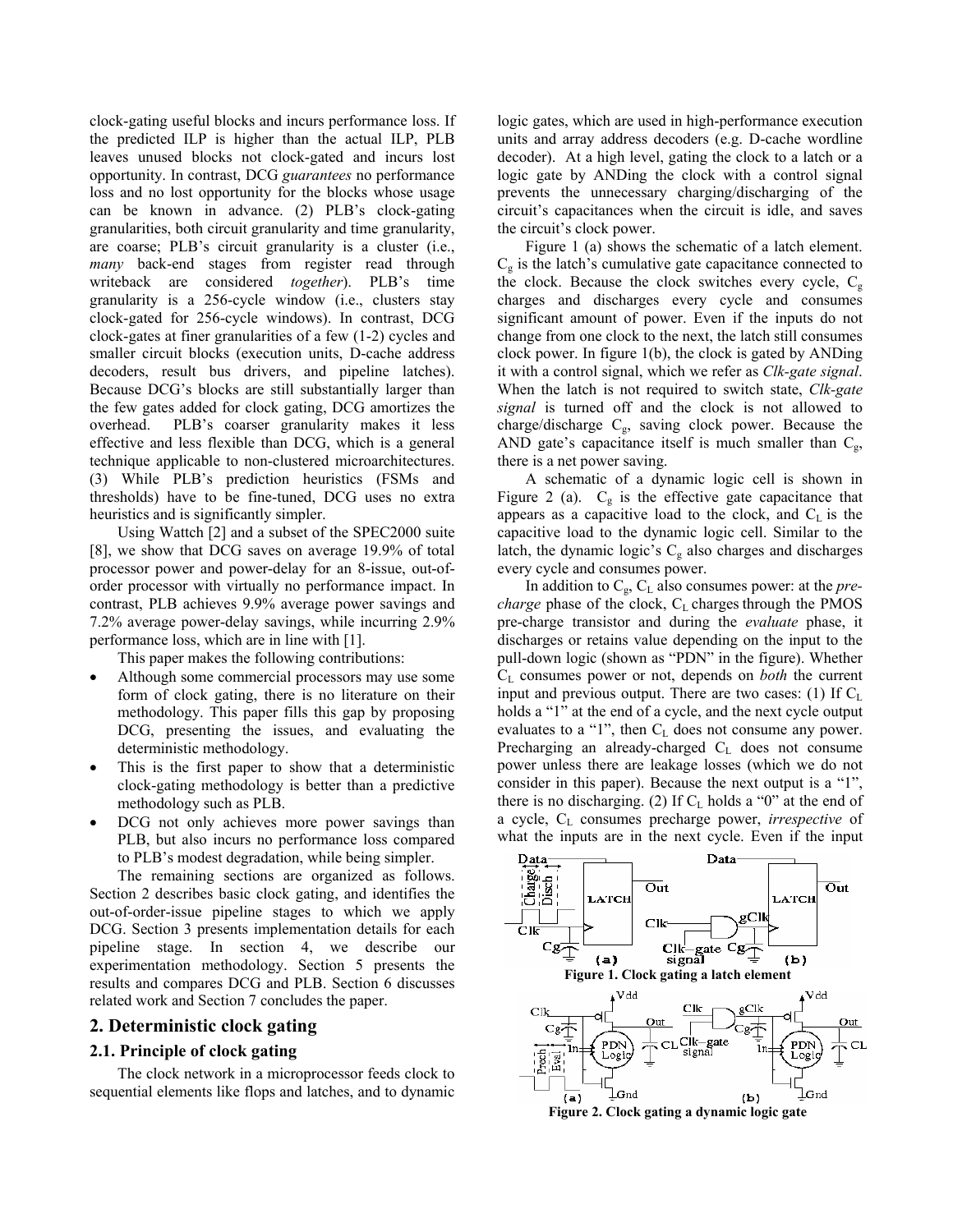does not change, this precharge power is consumed. If the next output is a "1", no discharging occurs; otherwise, more power is consumed in discharging  $C_{\text{L}}$ .

Figure 2(b) shows the same cell with gated clock. If the dynamic logic cell is not used in a cycle, *Clk-gate signal* prevents *both*  $C_g$  and  $C_L$  from switching in the cycle. While clock-gating latches reduces only unnecessary clock power due to  $C_{\rm g}$ , clock-gating dynamic logic reduces unnecessary dissipation of not only the clock power due to  $C_{g}$ , but also the dynamic logic power due to  $C_L$ . Here also, because the AND gate's capacitance itself is much smaller than  $C_g + C_L$ , there is a net power saving.

### **2.2. Overview of DCG in a microprocessor**

In this section, we analyze the opportunity of deterministic clock gating (DCG) in different parts of a superscalar microarchitecture. DCG depends on two factors: 1) opportunity due to existence of idle clock cycles (i.e., cycles when a logic block is not being used), and 2) advance information about when the logic block will not be used in the future.

Figure 3 depicts the general pipeline model for a superscalar processor [3]. The pipeline consists of 8 stages with pipeline latches between successive stages, used for propagating instruction/data from one stage to the next. While we clock-gate the stages and pipeline latches marked with a "tick mark" in Figure 3, we do not clockgate the stages and latches with a "cross mark" due to lack of opportunity and/or advance information. Next, we explain why we do or do not clock-gate each individual pipeline latch and stage.

#### **2.2.1. DCG for pipeline latches.**

Pipeline latches unconditionally latch their inputs at every clock edge, resulting in high power dissipation. As the technology scales down, deeper pipeline stages with more latches are used. Furthermore, the data width (e.g., 32 vs. 64 bits) also increases with microprocessor evolution. Consequently, the ratio of the latch power to the total processor power increases. Because most of the stage latches have some idle cycles, clock-gating the latches during these cycles can substantially save processor power. We now analyze each of the stages to determine if an idle cycle for the stage can be known in advance.

We cannot clock-gate the latches following fetch and decode because before decode we do not know which



instruction is useful and which is useless. In [5], the authors propose a branch prediction confidence estimation method to reduce power dissipation due to oftenmispredicted branches. However, we stick to purely deterministic means of realizing clock gating without performance loss, and do not apply any confidence methods, which come at the cost of performance loss.

At the end of decode, we can determine how many of the instructions, out of those fetched, are in the predicted path. That is, if the third instruction in a fetched block is a branch and the branch is predicted to be taken then the instructions from the fourth instruction to the end of the fetched block are thrown away. Only the first three instructions enter the rename stage. Hence, we can determine the number of instructions that will enter the rename stage at the end of decode and clock-gate the unnecessary parts of the rename latch. We have the entire rename stage to setup the clock-gate control of the rename latch.

Because we can identify which and how many instructions are selected to issue only at the very end of issue, we do not have enough time to clock-gate the issue latch. We can clock-gate the latches for the rest of the pipeline stages (i.e., register read (Rf), execute (Ex), memory access (Mem) and writeback (WB)). At the beginning of the each of the stages we know how many instructions are entering the stage, and we can exploit the time during the stage to set up the clock-gate control for these latches.

#### **2.2.2. DCG for pipeline stages.**

Fetch stage uses the decoders in the instruction cache and decode stage uses instruction decoder, both of which are often implemented with dynamic logic circuits. However, we cannot clock-gate fetch and decode logic, because fetch and decode occur almost every cycle. We do not know which instructions are useless until we decode them, which is too late to clock-the decode stage. Rename stage consumes little power and so we do not consider rename stage for clock gating.

The issue stage consists of the issue queue, which uses an associative array and a wakeup/select combinational logic. There are many papers on reducing the issue queue power. [1] clock-gates the issue queue using its predictive scheme. [6] proposes a scheme in which issue queue entries that are either deterministically determined to be empty, or deterministically known to be already woken-up, are essentially clock-gated. Because [6] already presents a deterministic method to clock-gate the issue queue, we do not explore applying DCG to the issue queue.

Register read stage consists of a register file implemented using an array. However, only at the very end of issue, we know how many instructions are selected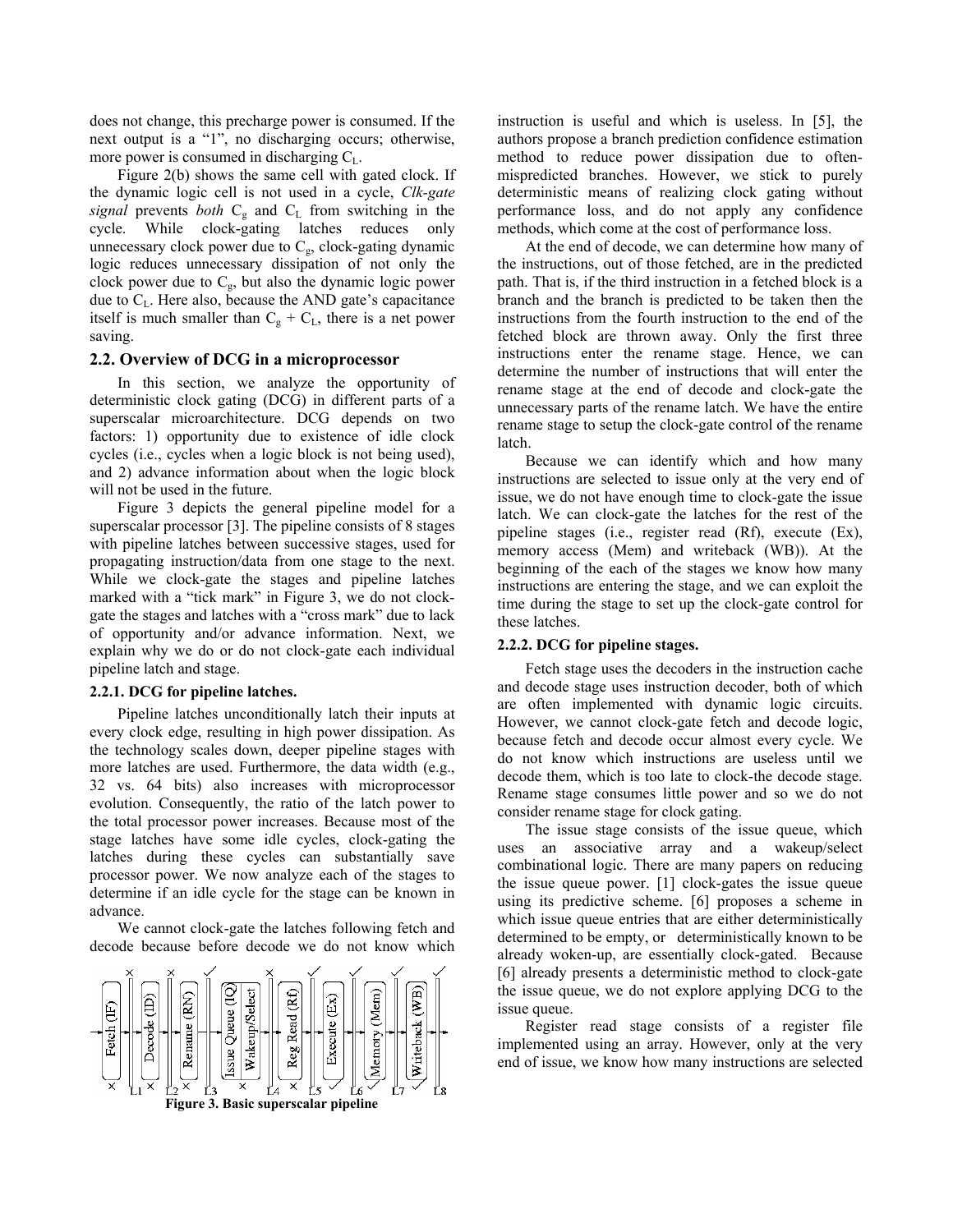and are going to access the register file in the next cycle. Hence, there is no time to clock-gate the register file.

We can clock gate the execution units, which are often implemented with dynamic logic blocks for high performance. Based on the instructions issued, we deterministically know at the end of issue which unit is going to be used in the cycle after the register read stage. Hence, we can clock gate the rest of the unused execution units, by setting the clock gate control during the read cycle. Modern caches use dynamic logic for wordline decoding and the writeback stage uses result bus driver to route result data to the register file. Instructions that enter the execute stage go through the memory and writeback stages. We can use the same clock gate control used in execute to clock-gate the relevant logic in these stages. The control signal needs to be delayed by one and two clock cycle(s) respectively for the memory and writeback stages.

### **3. Implementation of DCG**

#### **3.1. Execution units**

At the end of instruction issue, we know which execution units will be used in the execute stage, a few cycles into the future. The selection logic in a conventional issue queue not only selects which instructions are to be issued based on execution unit availability, but also matches instructions to execution unit. Hence, we leverage the selection logic to provide







information about which execution units will remain unused and clock-gate those units.

Figure 4 shows the schematic of selection logic associated with one type of execution units [6]. The request signals (REQ) come from the ready instructions once the wakeup logic determines which instructions are ready. The selection logic uses some selection policy to select a subset of the ready instructions, and generates the corresponding grant signals (GRANT). In our implementation, we send the GRANT signals to the clockgate control.

Figure 5 shows the pipeline details of the control. Because instructions selected in cycle X use the execution units in cycle  $X+2$  (as shown in Figure 6), we have to pass the GRANT signals down the pipeline through latches for proper timing of clock gating. We extend the pipeline latches for the issue and read stages by a few extra bits to hold the GRANT signals. We note that the gated clock line (output of the AND gates in Figure 5) that feeds the execution units may be skewed a bit because of the delay through the latch and the AND gate. This skew affects only the *precharge* phase and not the *evaluate* phase. Therefore, DCG is likely not to lengthen execution unit latencies.

The control for clock gating execution units is simple and the overhead of the extended latches and the AND gates is small compared to the execution units (e.g., 32- or 64-bit carry look-ahead adders) themselves. Therefore, the area and power overhead of the control circuitry are easily amortized by the significant power savings achieved.

If execution units keep toggling between gated and non-gated modes, the control circuitry keeps switching, resulting in an increased overhead due to the power consumed by the control circuitry. Current charging and discharging may also cause large di/dt noise in the supply line. To alleviate these problems, we apply *sequential priority policy* for execution units: Among the execution units of the same type, we statically assign priorities to the units, so that the higher-priority units are always chosen to be used before the lower priority units. Thus, most of the time the (lower-) higher-priority units stay in (gated) nongated mode, minimizing the control power overhead. As described in [3], this *sequential priority policy* is easy to implement and does not affect overall performance.

### **3.2. Pipeline latches**

We clock-gate pipeline latches at the end of rename, register read, execute, memory and writeback stages. For rename, the number of clock-gated latches in any cycle is known from the decode stage in the previous cycle. For latches in the other stages, the number of clock-gated latches in any cycle is known from the issue stage. We augment the issue stage to generate a one-hot encoding of how many instructions are issued every cycle. The encoding has a "0" to represent an empty issue slot, and a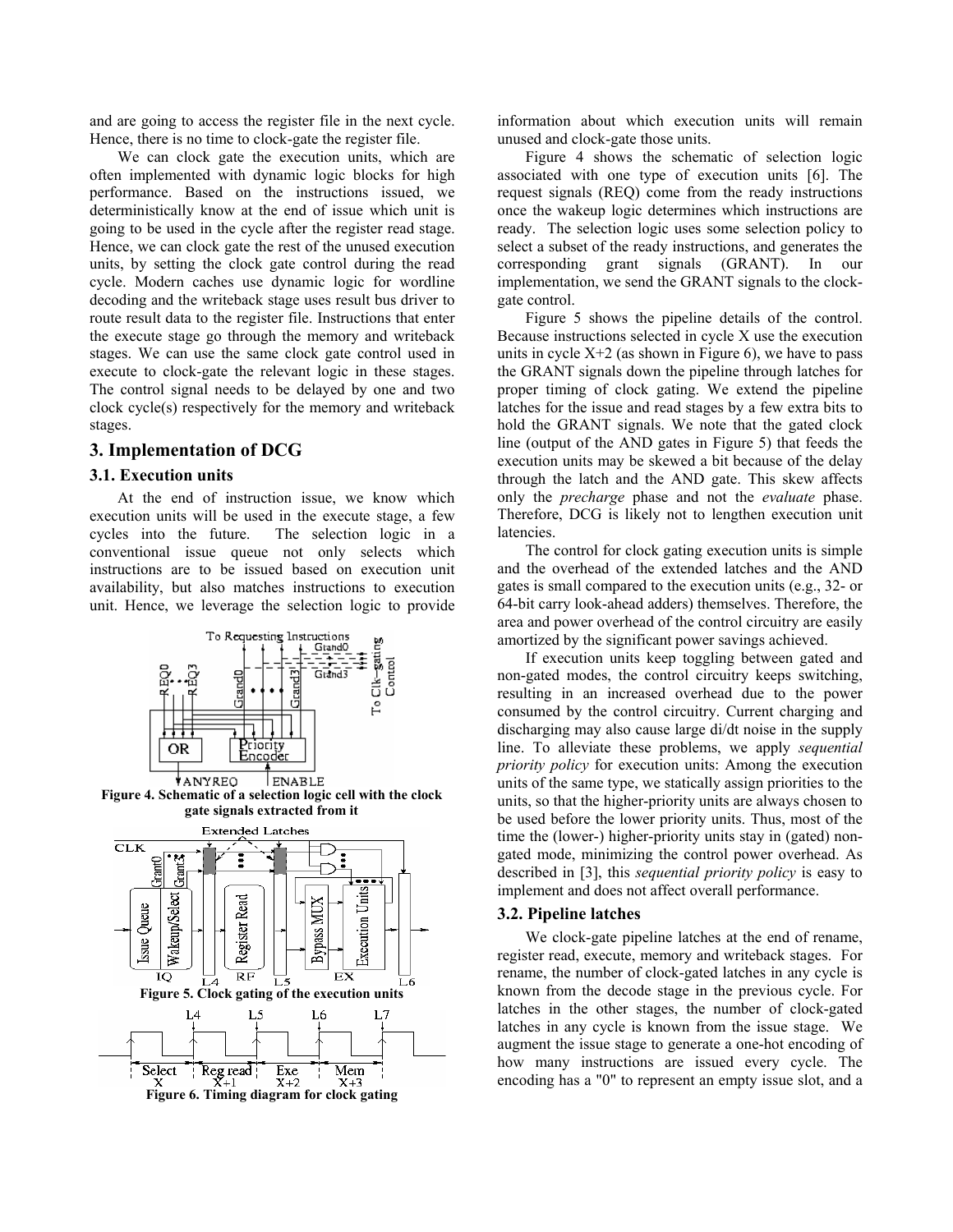"1" to represent a full issue slot for an issued instruction, for all the issue slots of the pipeline. Much like the execution units, the clock the one-hot encoding is passed down the pipe via extended pipeline latches.

Figure 7 shows the clock-gating control for the stages following issue queue. The outputs of the extended latches carrying the one-hot encoding are AND'ed with the clock line to generate a set of gated clock inputs for pipeline latches corresponding to individual issue slots. Note that the clock line for the extra latches themselves is not gated.

Extensions to the pipeline latches and the extra AND gates for the control are small compared to the pipeline latches (containing issue-width x number of operands per instruction x operand width bits, e.g.,  $8 \times 2 \times 64 = 1024$ bits) themselves, and clock drivers, respectively. Hence, the impact of the extra control logic on area and power is not significant.

#### **3.3. D-cache wordline decoder**

D-cache wordline decoders are clock-gated using the load/store issue information; similar to the way the pipeline latches are gated. The number of load/store instructions issued in a cycle is one-hot encoded and passed down the pipeline through some extra latches added to the regular pipeline latches. A load instruction issued at cycle X uses the D-cache in cycle X+3. The load/store queue does not delay the load; the load accesses



the cache and the queue simultaneously. Therefore, in cycle X, the one-hot encoding deterministically identifies how many ports would be used in cycle  $X+3$ , allowing DCG to work.

Stores, however, may be delayed in the load/store queue waiting until commit, so that the timing of store accesses to the cache may not be pre-determinable. Depending upon the load/store queue details, there are two possibilities: (1) an upcoming store access may be known in the previous cycle, giving time for the clockgate control to be set up. (2) If no advance knowledge is available, the store may have to be delayed by one cycle to allow for clock-gate control set up. Because stores, unlike loads, do not produce values for the pipeline, this delay will result in virtually no performance loss.

If in one cycle, we find that the number of loads and stores to use the D-cache in the next cycle is less than the number of ports, we clock gate the ports, which are unused in the next cycle. As before, the amount of extra logic for controlling the clock is small compared to the large wordline decoders.

Figure 8 shows the schematic of a port decoder, which is implemented in three stages [7]. In the first stage, a set of NAND gates is used to implement 3x8 decoders. The second stage consists of a large number of NOR gates equal to the number of rows and the third stage consists of wordline drivers. The 3x8 decoders and the NOR gates are usually implemented in dynamic logic due to speed and area advantage and hence, can be clock-gated. In our experiments, we modified Wattch [2] to incorporate dynamic logic port decoder for D-cache.

### **3.4. Result bus driver**

To route the results to the register file, writeback stage drives large capacitive load arising from the result bus. When the input of the result bus transitions back and forth between the two logic levels, power is consumed to charge/discharge the load capacitance of result bus driver.

Figure 9 shows the schematic of clock-gating the result bus driver. Here, C<sub>L</sub> is the load capacitance rising from the result bus. In Figure 9(a), the result bus driver uses static logic, and clock gating is implemented at the pipeline latch which feeds the driver. While the result bus is not used, *Clk-gate signal* isolates the input data from the result bus. Hence,  $C_L$  is not charged/discharged even if the input switches spuriously. A clock-gating schematic for result bus driver using dynamic logic is shown in Figure 9(b). Here, clock gating can be implemented directly to the result bus drivers. If the result bus is not used in a particular clock cycle, *Clk-gate signal* prevents  $C_{L}$  from switching, and reduces power.

Result bus drivers in writeback stage are clock gated by using the similar way as the pipeline latches. The number of instructions executed in a cycle is one-hot encoded and passed down the pipeline through some extra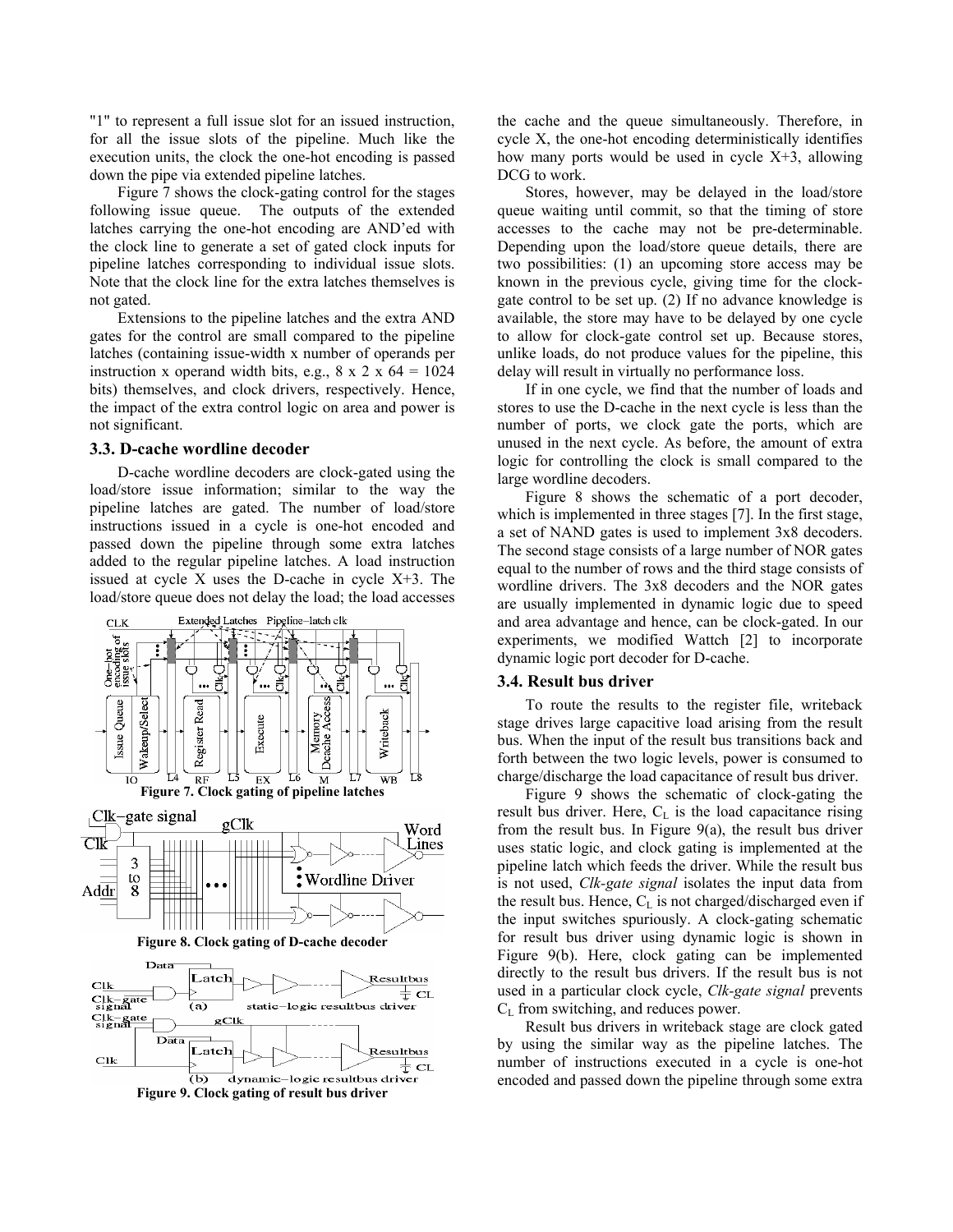latches added to the pipeline latches. The instruction executed in cycle X goes though writeback stage at cycle X+2. So the execution units' control signals can be used but need to be delayed by two cycles. The amount of extra logic is small compared to the large result bus driver.

## **4. Experimental methodology**

### **4.1. Architectural simulation**

We modified Wattch to perform our simulations [2]. We assume that the execution units, D-cache wordline decoders and result bus drivers use dynamic logic for performance and area considerations. We estimate overall processor energy using Wattch scaled for a 0.18µm technology. The baseline processor configuration is summarized in Table 1.

We use pre-compiled Alpha Spec2000 binaries [8] to analyze DCG's performance and power. We use ref inputs, fast-forward 2 billion instructions, and simulate 500 million instructions.

### **4.2. DCG power calculation**

For each of the execution units, pipeline latches, D-Cache wordline decoders and result bus drivers, the circuit's power is added if the circuit is not clock-gated. If the circuit is clock-gated in a cycle, zero power is added. Thus, we assume that there is no leakage loss.

There is power overhead associated with DCG's control circuitry. We include the power overhead due to the extended pipeline latches when calculating latch power consumption. Apart from latches, DCG adds some extra AND gates. These AND gates can be designed with minimum size so that their power overhead is negligible, compared to large drivers for the clock tree.

#### **4.3. Simulation environment for PLB**

For comparison, we also implemented pipeline balancing method (PLB), which is proposed for a clustered pipeline [1]. We adapted PLB to a non-clustered 8-wide issue out-of-order superscalar shown in Table 1. In our PLB implementation, we use the *same* clock-gating granularity as the PLB paper, except our pipeline is not clustered. Accordingly, there are three possible issue widths: 8-wide issue, 6-wide issue and 4-wide issue. 8 wide issue is the normal mode, while 6-wide and 4-wide are used for low-power mode. When the predicted *IPC*

| Table 1. Daschile processor configuration |                                                   |
|-------------------------------------------|---------------------------------------------------|
| <b>Processor</b>                          | 8-way issue, 128-entry windows, 64-entry          |
|                                           | load/store queue, 6 integer ALUs, 2 integer       |
|                                           | multiply/divide units, 4 floating point ALUs, 4   |
|                                           | floating point multiply/divide units              |
| <b>Branch</b>                             | 2-level, 8192-entry in first level, 8192-entry in |
| prediction                                | second level, 4B history; 32-entry RAS, 8192-     |
|                                           | entry 4-way BTB, 8 cycle mispredict penalty       |
| Caches                                    | 64KB 2-way 2-cycle I/D L1, 2MB 8-way 12-          |
|                                           | cycle L2, both LRU                                |
| Main                                      | Infinite capacity, 100 cycle latency;             |
| memory                                    | Split transaction, 32-byte wide bus               |

**Table 1. Baseline processor configuration** 

(Instructions per Cycle) is low, the machine transfers to 6 wide or 4-wide issue.

To be consistent with experiments reported in [1], we choose *issue IPC* ( $I_{IPC}$  – Instructions issued per cycle) as the primary trigger, and *floating point issue IPC* (*FPIPC* – floating point instructions issued per cycle) and *mode history* (used to reduce spurious transitions between two issue modes) as the secondary trigger. We also choose the same state machine and threshold values for triggering as in [1]. Based on the experiments of [1], the sampling window size is 256 cycles.

In 4-wide issue mode, we disable half of issue slots, including 3 integer ALU units, 1 integer multiply/divide unit, 2 FPUs, 2 FP multiply/divide units, and 1 memory port. In 6-wide issue mode, 1 integer ALU unit, 1 FPU and 1 FP multiply/divide unit are disabled. Cache ports are left intact because memory bandwidth is important for both integer and FP performances.

Reducing the issue width from 8 to 6 and 4 results in some performance loss. PLB does not reduce the issue width below 4 because of high performance degradation that ensues.

The PLB paper reduced power for *only* the execution units and issue queue. But DCG clock-gates execution units, cache, result bus and pipeline latches. If we compare DCG and PLB as they stand, the differences in their effectiveness will include not only the differences in their methodologies but also the fact that they optimize different pipeline components. To isolate the differences in their methodology, we show two versions of the PLB scheme; we show the savings for the original scheme under *PLB-orig*. We have extended PLB to clock gate pipeline latches, D-cache wordline decoder and result bus in addition to the execution units and issue queue, in the scheme called *PLB-ext*. For the D-cache, we modified the heuristic to reduce the number of ports from 2 to 1 whenever the issue width reduces from 8 to 4. In PLB-ext, we assume that the appropriate number of pipeline latches and result buses are clock gated whenever the issue width reduces from 8 to 6 to 4. Note that while PLB-orig and PLB-ext clock gate the issue queue, DCG does not.

The PLB paper based its power calculation on estimating power consumption percentage from execution units and issue queue for the Alpha 21464 and multiplying by usage coefficients to get power saving for 4-wide and 6-wide issue. To allow for direct comparison between PLB and DCG, we use Wattch to calculate power saving for PLB-orig and PLB-ext, as we do for DCG. However, our PLB numbers are in line with those in [1].

### **4.4. Optimal number of integer ALU units**

Usually a superscalar processor is designed with the same number of integer ALUs as its issue. This number is intended to achieve high performance by ensuring that if all ready instructions happen to use integer units, they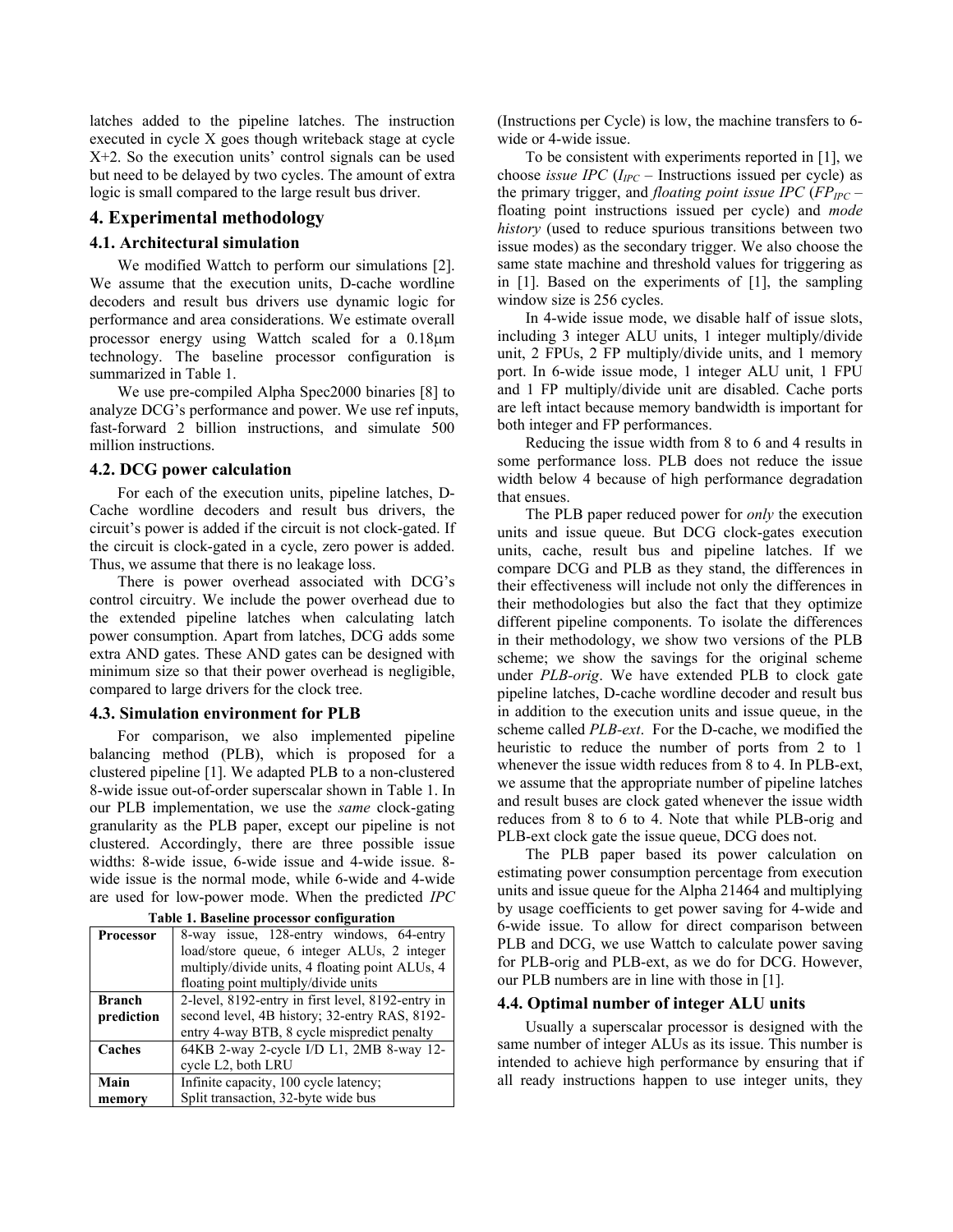need not wait. This case may be a rarity for most applications and some integer units may remain unused almost all the cycles. These unused execution units, on the other hand, dissipate similar amount of power as the used ones. Therefore, a processor with as many integer ALUs as its issue width may not be optimal for power and performance together.

Measuring the impact of clock gating in a processor with redundant execution units may exaggerate the technique's effectiveness. To determine the optimal configuration in terms of the number of integer units for the 8-wide issue processor, we observed the effect of reducing number of integer units on processor performance starting with 8 integer units. In the worse case, the relative performance is 98.8% with 6 integer ALU units and 92.7% with 4 integer units. Although a configuration with 4 units should dissipate less power than one with 6 units, the former suffers significant performance loss. With respect to both power and performance 6 integer units seem to be optimal for 8-wide issue processor, we use this configuration in all our experiments. For the other execution units also, we choose the number of units based on power-performance consideration.

### **5. Results**

In this section, we present power and performance results obtained from Wattch simulation for both DCG and PLB methods. We compare the effectiveness of DCG with that of PLB in section 5.1. The result shows that DCG not only achieves higher power savings than PLB, but also incurs no performance loss due to its deterministic nature, while PLB incurs some performance loss. We isolate the power saving for execution units, pipeline latches, D-cache wordline decoders and result bus drivers and present them in sections 5.2 through 5.5. Finally, in section 5.6, we discuss the effectiveness of DCG for future generation processors with deeper pipelines.

### **5.1. Effectiveness of DCG**

In this section, we compare power savings and power-delay saving of DCG against that of PLB.

Recall from section 4.3 that PLB-orig clock gates only the execution units and issue queue, but PLB-ext clock gates the issue queue in addition to the same pipeline components as DCG – execution units, pipeline latches, D-cache wordline decoders and result bus. Not considering the issue queue advantage of PLB-ext, the difference between PLB-ext and DCG comes entirely from the non-predictive nature and the finer granularity of DCG, and not from the choice of which pipeline components to clock gate.

In Figure 10, we plot the total power savings achieved by DCG (left bar), PLB-orig (middle bar) and PLB-ext (right bar) as a percentage of the total processor power for the base case processor, which does not implement any clock gating. Y-axis represents power savings computed as a percentage of total power. DCG achieves average savings of 20.9% and 18.8% for integer and floating-point (FP) programs, respectively. In contrast, corresponding savings for PLB-orig are 6.3% and 4.9%, falling considerably behind DCG. Our PLB-orig numbers are in line with those in [1]. PLB-ext improves a little upon PLB-orig and saves 11.0% and 8.7% power on average. The lower savings of PLB-ext compared to that of DCG clearly shows that DCG's deterministic methodology is superior to PLB's predictive methodology, for clock gating the same pipeline components.

DCG achieves the highest savings for *mcf* and *lucas*, because these two programs stall frequently due to unusually high cache miss rates, affording large opportunity for gating.

The difference in power savings between DCG and PLB for a particular program largely relies on the utilization of different execution units in the program. For some integer programs, such as *perlbmk*, power savings achieved by PLB-orig and PLB-ext are much smaller than that achieved by DCG. While these programs have high utilization of the integer units, they seldom use the FP units. These unused FP units can be easily clock-gated using DCG, but PLB does not clock-gate the units because of PLB's coarser granularity (i.e., the integer units of the corresponding "cluster" are in use, so the FP units are not disabled).

Figure 11 shows the power-delay savings achieved for the processor by DCG, PLB-orig and PLB-ext methods computed as a percentage of the base case processor's power-delay. Y-axis represents the percentage power-delay savings. The corresponding bars follow the same trends as the plot in Figure 10 with one key



**Figure 11. Total processor power-delay savings**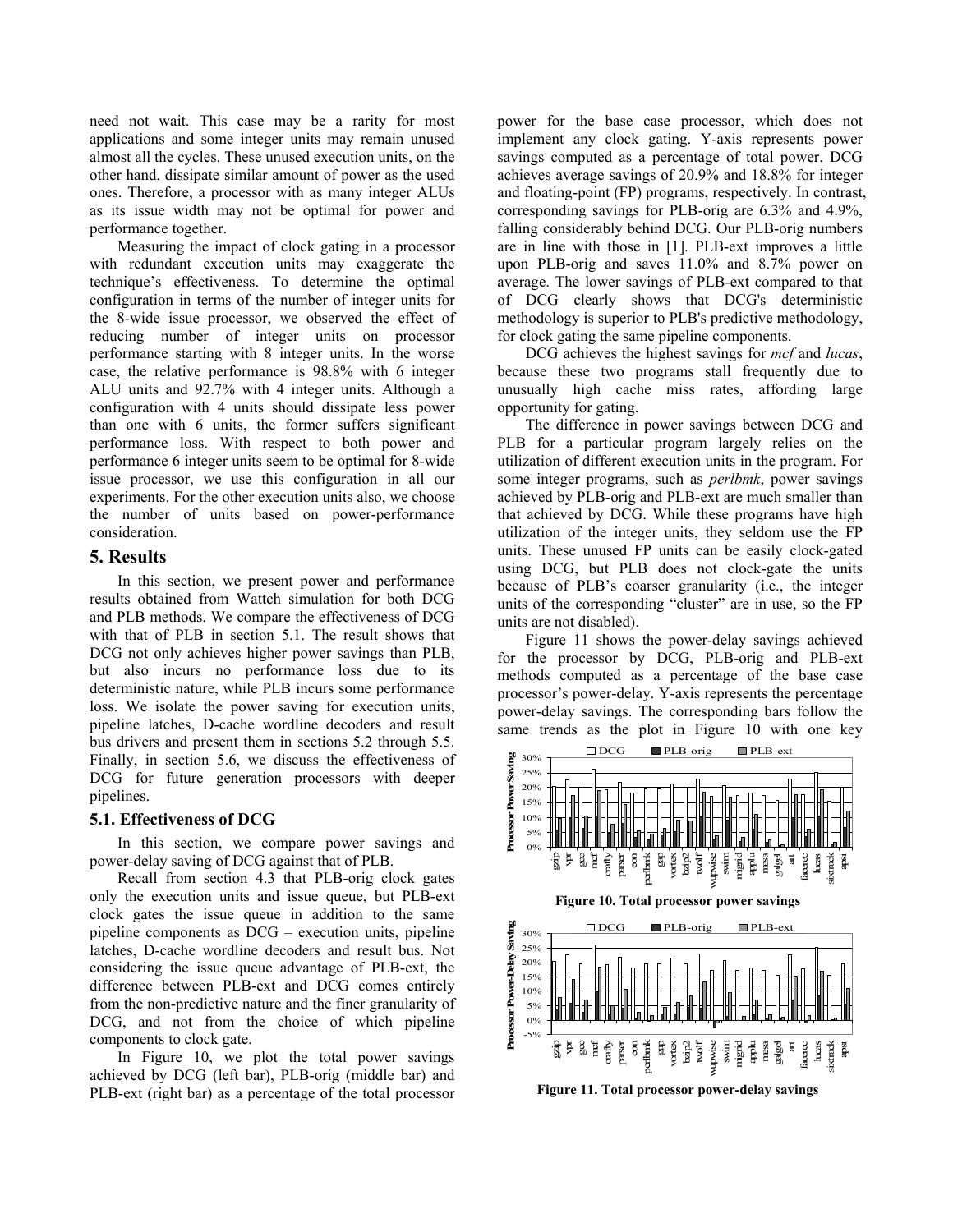difference. Because of the impact on performance in PLB, power-delay bars for PLB-orig and PLB-ext are shorter than the corresponding power bars in Figure 10. Because DCG incurs virtually no performance degradation, powerdelay saving for DCG is the same as its power saving. PLB-orig suffers 2.9% performance loss for both integer and FP programs, delivering 3.5% and 2.0% power-delay savings, respectively. PLB-ext, on the other hand, does a little better than PLB-orig in terms of power-delay (8.3% and 5.9% respectively) since it saves more power by gating more components. To summarize, DCG is a more effective technique than PLB, considering power and delay together.

In the following sections, we deal with power saving in individual components. We show that DCG's savings comes from all, not any one, of the components. We also show that for each of the components, DCG achieves more savings than PLB-ext, indicating that DCG is uniformly effective across all the pipeline components considered.

#### **5.2. Execution units**

In this section we discuss power saving in integer and FP units with DCG and PLB-ext.

In initial simulations, we observed that the utilization of integer execution units for the integer benchmarks is on



**Figure 14. Pipeline latch power savings**

average 35%, while the FP units have almost no utilization for these programs. On the other hand, for the FP benchmarks, average utilizations of the FP units is about 23% while the integer units are used for about 25% of the cycles on average. DCG allows us to clock-gate an execution unit for *all* its idle cycles (section 3.1). Hence, we expect to achieve about 65% and 75% power saving in the integer units for the integer and FP benchmarks, respectively. We also expect to save almost all and 77% of the FPUs' power in FPUs for integer and FP benchmarks, respectively.

PLB-ext clock-gates half of the pipeline resources gated when the processor works in 4-wide issue mode. In 6-wide issue mode, we disable 1 integer ALU, 1 FPU, and 1 FP multiply/divide unit, which constitute 1/4 of the total functional units. Hence, PLB-ext can save 50% and 25% of total execution (integer and FP) unit power in 4-wide and 6-wide issue modes, respectively.

Figure 12 shows the power savings in integer execution units by using DCG (left bar) and PLB-ext (right bar). The Y-axis corresponds to power saving obtained as a percentage of total integer units' power for the base case processor. As expected, the total power saving for the integer units is about 72.0% on average. The smaller power saving in PLB-ext can be attributed to PLB's predictive nature and granularity limitation. On average, PLB saves 29.6% of integer execution unit power, which is significantly less than DCG's savings.

Figure 13 shows similar plot for FP execution units. Y-axis represents power savings in the FPUs calculated as the percentage of total power dissipated in the FPUs. DCG (left bar) achieves 77.2% total power saving for FP programs on average, and close to 100% power saving for most integer benchmarks. Power saving for FPUs with PLB-ext (right bar) is much less than the saving achieved with DCG. On an average, PLB-ext saves 23.0% of FPUs' power for FP benchmarks while, for some integer programs, DCG saves the entire FPU power. PLB, on the contrary, only gets less than 25% power saving for some integer benchmarks such as *eon* ad *perlbmk*. This is because the trigger condition for PLB for switching issue modes depends on both *I<sub>IPC</sub>* and *FP<sub>IPC</sub>*. Although these benchmarks seldom use FPUs, processor works in 8-wide or 6-wide issue mode because of high *IIPC*. Hence, the FPUs cannot be disabled and power saving in FPUs with PLB is significantly smaller for integer benchmarks than achievable with DCG.

#### **5.3. Pipeline latches**

In this section, we discuss power saving for clock gating pipeline latches with both DCG and PLB methods. We have observed that the utilization of pipeline latches is about 60% on average. Because DCG allows us to clock gate a latch for all its unused cycles (section 3.2), we expect to save about 40% of latch power. The extra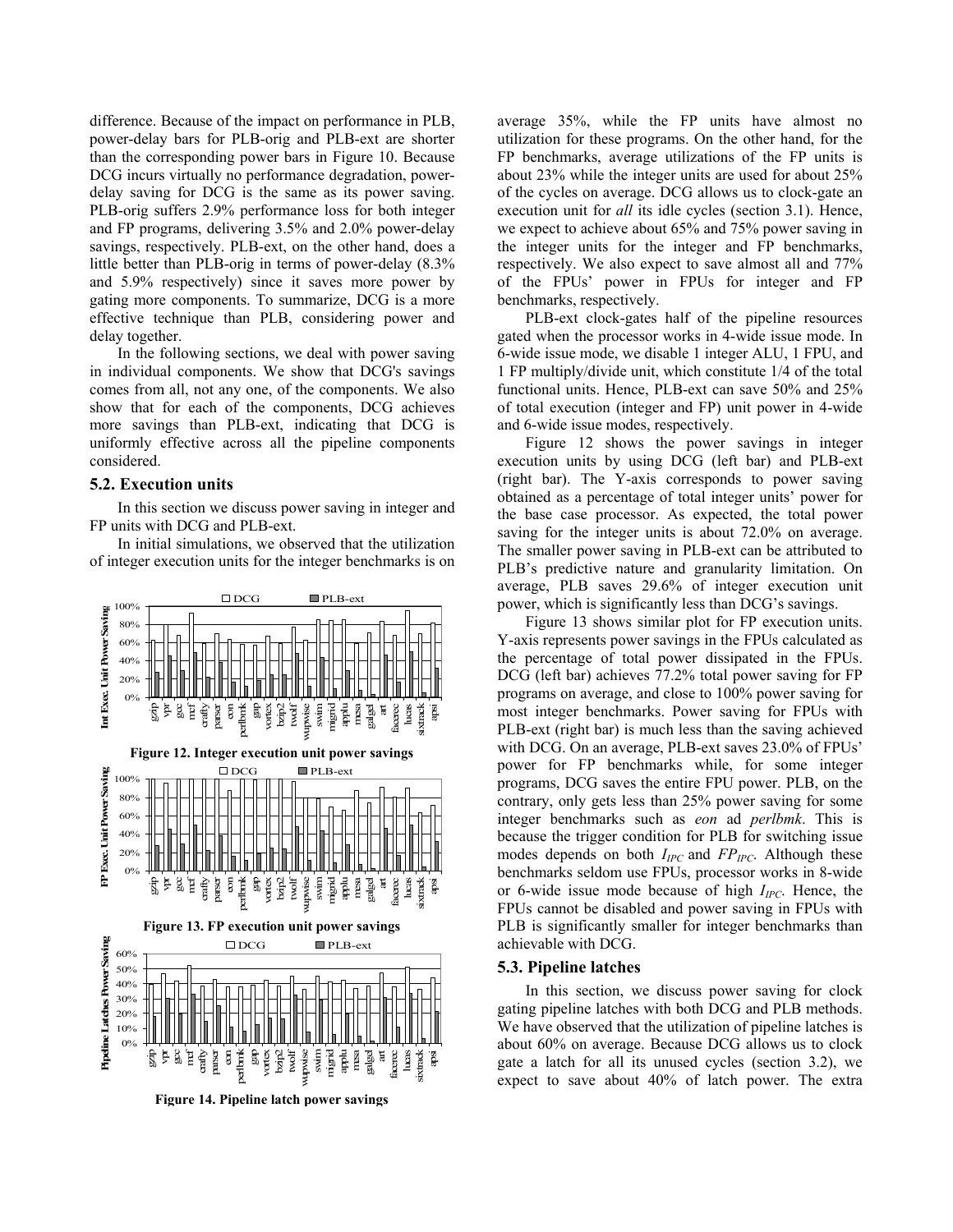pipeline latches required for implementing control in DCG, are not clock-gated, but account for merely 1% of total latch power. Though this overhead is small, we consider the overhead in all our experiments.

PLB-ext clock-gates 1/4 and 1/2 of the pipeline latches for each stage, when the issue width reduces from 8 to 6 and from 8 to 4, respectively. This reduction ensures that the pipeline stages have the right number of latches to accommodate for the low-power-modes issue widths. Hence, PLB-ext can save 17% and 33% of pipeline latch power when the processor works in 6-wide and 4-wide issue, respectively.

Figure 14 shows the latch power savings for DCG (left bar) and PLB-ext (right bar). The Y-axis corresponds to the power savings computed as a percentage of total power dissipated in pipeline latches without any clock gating. The power saving achieved with DCG includes the power overhead due to DCG's extended latches is 41.6%, as expected. PLB-ext achieves 17.6% power saving in pipeline latches, which is noticeably smaller than the saving obtained using DCG.

*mcf* and *lucas* stand out in terms of DCG's savings. Recall that *mcf* and *lucas* stall frequently due to high cache miss rates, affording large opportunity for clockgating the pipeline latches.

#### **5.4. D-cache wordline decoder**

In this section, we present power saving results in Dcache wordline decoder. In DCG, we expect to disable a wordline decoder for almost all the cycles for which the corresponding cache port is not used. Simulations about the utilization of memory ports demonstrate about 40% average usage of a memory port for the processor configuration considered. Because the wordline decoders consume about 40% of total D-cache power, we expect to save about 25% of cache power with DCG.

In PLB-ext, we disable one memory port when the processor switches its issue width from 8 to 4, resulting in 50% of decoder power and 20% of total cache power saving. To avoid undue impact on performance, we keep both the memory ports enabled when reducing issue width from 8 to 6. Hence, the 6-wide issue mode does not contribute to power saving in D-cache decoder.

Figure 15 shows the D-cache power saving results for DCG (left bar) and PLB-ext (right bar). The Y-axis represents power savings as a percentage of total D-cache power for the processor with no clock gating. DCG achieves 22.6% power saving on average, which closely matches the expected saving. On the other hand, PLB-ext achieves merely 8.1% savings.

#### **5.5. Result bus drivers**

In this section, we compare power saving in the result bus drivers for DCG and PLB-ext. We have observed that the utilization of result bus is about 40% on average. Because we can save power in all the unused cycles, we expect to save about 60% of power consumed in the bus driver using DCG.

For PLB-ext, we disable 2 (or 4) of the 8 result buses, when the processor changes issue width from 8 to 6 (or 4). Because the number of enabled result buses is the same as the issue width, PLB-ext does not suffer from any power loss in the low power modes. Hence, we can obtain about 25% and 50% result bus power saving for the processor running with issue width 6 and 4, respectively.

Figure 16 shows power savings in result bus for DCG (left bar) and PLB-ext (right bar). The Y-axis represents power savings as a percentage of total result bus power for the base case processor. DCG achieves 59.6% average power savings, which is according to the expected value. The average power saving with PLB-ext is about 32.2% which is less than DCG's savings. The difference in power saving between the two methods comes from the inherent limitations of PLB-ext.

#### **5.6. DCG for deeper pipelines**

One important trend in high performance processor design is to lengthen the processor pipelines to accommodate for higher clock rates. In this section, we discuss the impact of DCG on a deeper pipeline. Because the advance knowledge of resource usage does not change with pipeline, DCG should perform as well or better with deeper pipelines.



**Figure 17. Processor power saving for deeper pipelines**